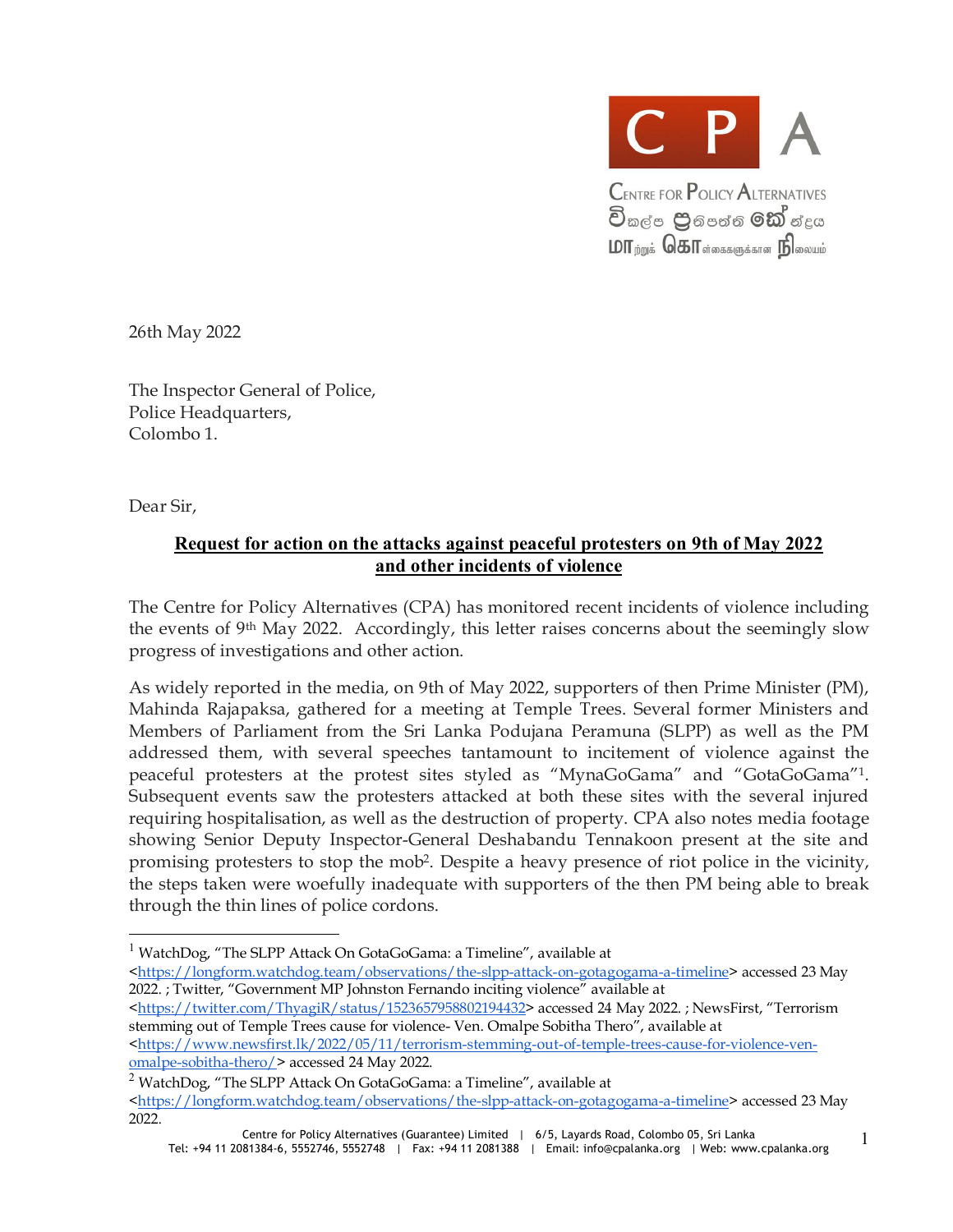We also note that water cannons and tear gas were only used against the mob after<sup>3</sup> they attacked peaceful protesters and set fire to tents, memorials and other structures set up at the protest site.

Subsequent developments resulted in violence that spread across the country resulting in several deaths and the destruction to property. As of 22 May 2022, Sri Lanka Police states that around 1,500 suspects have been arrested so far and 677 of them have been remanded after being produced before courts<sup>4</sup> .

CPA also acknowledges that on 12 May 2022, the Fort Magistrate's Court issued a travel ban on Ex-Prime Minister Mahinda Rajapaksa, MP Namal Rajapaksa, MP Johnston Fernando and 16 others<sup>5</sup> . Further, the Attorney General has directed the CID to arrest 22 suspects in relation to these attacks. The suspects mentioned include MPs Johnston Fernando, MP Sanath Nishantha, MP Sanjeeva Edirimanne, MP Milan Jayatilleke, then Senior DIG in charge of the Western Province-Deshabandu Tennakoon and other SLPP supporters including members of local government bodies<sup>6</sup>.

While some of those mentioned have been arrested, limited to no action has been taken against others named in the Attorney General's letter and many others captured in the media instigating or engaging in violence against peaceful protesters.

Considering the recent events that have contributed to unrest and fears among the public of new cycles of violence and instability, it is imperative that urgent action be taken by the law enforcement authorities to investigate and adhere to the instructions of the Attorney General to arrest these individuals. As reported, numerous citizens have already been arrested, including some who reportedly had no hand in the violence that erupted across the country. Thus, inaction in some cases raises questions as to the independence and impartiality of law enforcement authorities and whether the authorities have different standards for different citizens. CPA reiterates that the law should be applied to all equally.

Further, it is a matter of concern that investigation processes and actions taken have given rise to public concern that while on the one hand little or no meaningful action has been taken in respect of those perpetrating violence against peaceful protestors at the aforementioned protest sites, on the other hand, investigations into the violence unleashed against certain governmental political actors and/or those affiliated to them are being pursued in a manner that reeks more of steps to intimidate and silence those considered politically opposed to the President and his family, than to apprehend and charge actual perpetrators of those crimes

-

<sup>&</sup>lt;sup>3</sup> Daily FT, "Ramesh Pathirana drops bombshell in P'ment", available at <<https://www.ft.lk/top-story/Ramesh->Pathirana-drops-bombshell-in-P-ment/26-734987> accessed 24 May 2022. ; WatchDog, "The SLPP Attack On GotaGoGama: a Timeline", available at [<https://longform.watchdog.team/observations/the-slpp-attack-on](https://longform.watchdog.team/observations/the-slpp-attack-on-)gotagogama-a-timeline> accessed 24 May 2022.

<sup>4</sup> Daily News, "Over 1,500 arrested, 677 remanded over May 9 arson attacks", available at <[https://www.dailynews.lk/2022/05/23/local/279337/over-1500-arrested-677-remanded-over-may-9-arson](https://www.dailynews.lk/2022/05/23/local/279337/over-1500-arrested-677-remanded-over-may-9-arson-)attacks> accessed 24 May 2022.

<sup>5</sup> News First, "Travel Ban on Ex-PM Mahinda Rajapaksa and 16 others", available at <<https://www.newsfirst.lk/2022/05/12/travel-ban-on-ex-pm-mahinda-rajapaksa-and-16-others/>> accessed 24 May 2022.

 $^6$  Ada Derana, "Attack on protesters: AG directs CID to arrest 22 suspects including 4 MPs", available at <[http://www.adaderana.lk/news.php?nid=82475>](http://www.adaderana.lk/news.php?nid=82475) accessed 24 May 2022.

Centre for Policy Alternatives (Guarantee) Limited | 6/5, Layards Road, Colombo 05, Sri Lanka Tel: +94 11 2081384-6, 5552746, 5552748 | Fax: +94 11 2081388 | Email: [info@cpalanka.org](mailto:info@cpalanka.org) | Web: [www.cpalanka.org](http://www.cpalanka.org) 2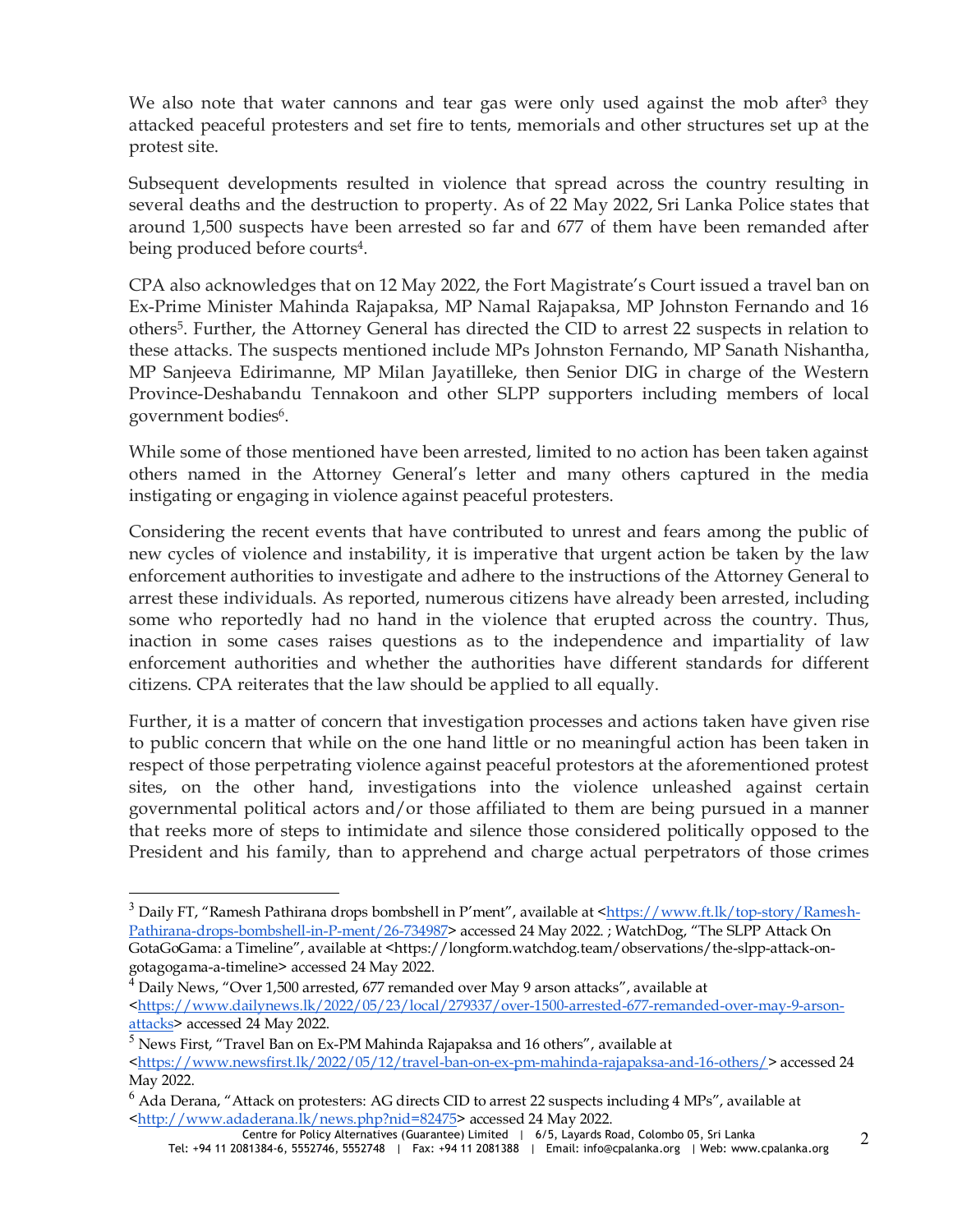who require to be dealt with strictly according to law. This growing perception can only be changed by genuine, open, transparent steps that would help restore much needed public confidence in the integrity of law enforcement

In such a context, CPA highlights below several legal provisions that are relevant and applicable for further action:

## **1. Police Ordinance No. 16 of 1865**

Section 79(2) of the Police Ordinance gives the Police the power to arrest a person without a warrant when any person in a public place or meeting uses "threatening, abusive or insulting words or behaviour intending to provoke a breach of the peace or where the breach of the peace is likely to be occasioned".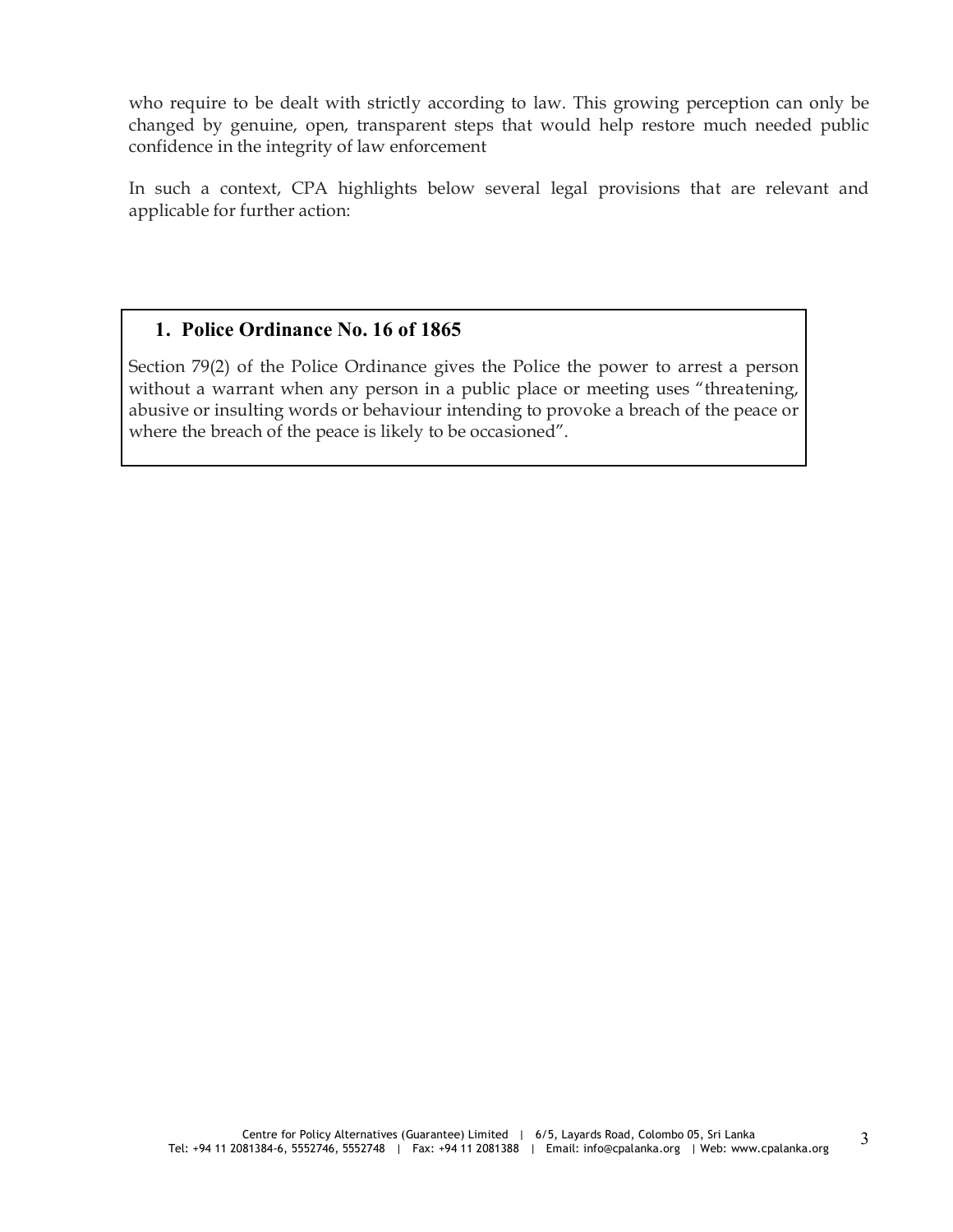### **2. Penal Code Ordinance No. 11 of 1887**

- 01. Section 138 Unlawful assembly
- 02. Section 141 Joining an unlawful assembly armed with any deadly weapon
- 03. Section 145 Rioting, armed with a deadly weapon
- 04. Section 147 Hiring or conniving at hiring of person to join an unlawful assembly
- 05. Section 154 Harbouring Persons hired for an unlawful assembly
- 06. Section 155 Being hired to take Part in an unlawful assembly or riot or to go armed
- 07. Section 312 Voluntarily causing hurt
- 08. Section 315 Voluntarily causing hurt by dangerous weapons or means
- 09. Section 342 Assault
- 10. Section 483 Criminal intimidation
- 11. Section 484 Intentional insult with intent to provoke a breach of the peace

#### **Sections establishing common intention, conspiracy and abetment**

- 01. Section 32 Liability for act done by several persons in furtherance of common intention
- 02. Section 33 When such an act is criminal by reason of its being done with a criminal knowledge or intention
- 03. Section 35 Cooperation by doing one of several acts constituting an offence
- 04. Section 110 Abetting the commission of an offence by the public, or by more than ten persons
- 05. Section 113A Conspiracy and 113B- Punishment for conspiracy
- 06. Section 143 Force used by one member in prosecution of common object
- 07. Section 146 Every member of an unlawful assembly to be deemed guilty of any offence committed in prosecution of common object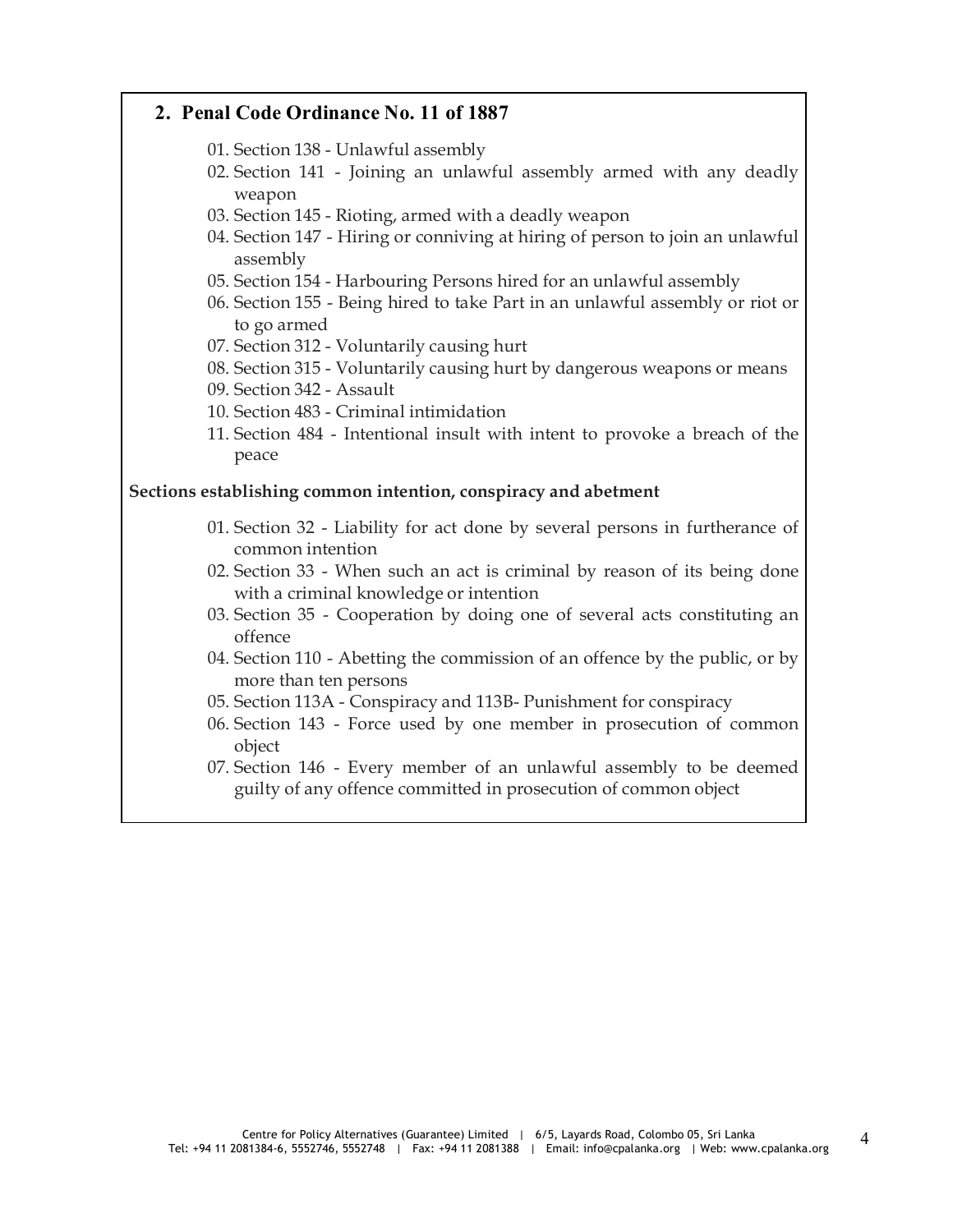## **3. Code of Criminal Procedure Act No 15 of 1979**

- **01. Section 22** Every peace officer is bound to communicate to the nearest Magistrate or to his own immediate superior officer any information regarding the commission of any offence within the local jurisdiction in which he is empowered to act;
- **02. Section 32** (1) Any peace officer may without an order from a Magistrate and without a warrant arrest any person -

(a) who in his presence commits any breach of the peace;

(b) who has been concerned in any cognizable offence or against whom a reasonable complaint has been made or credible information has been received or a reasonable suspicion exists of his having been so concerned;

(f) who obstructs a peace officer while in the execution of his duty (...)

- **03. Section 180** When more persons than one are accused of jointly committing the same offence or of abetment to commit such offence, they may be charged and tried together.
- **04. Section 393** Powers of the Attorney General

The Attorney-General has the power to exhibit information, present indictments and to institute, undertake, or carry on criminal proceedings as provided by the Code of Criminal Procedure.

The Attorney-General is also empowered to give advice, whether on application or on his own initiative to State Departments, public officers, officers of the police and officers in corporations in any criminal matter of importance or difficulty.

(3) The Attorney-General is also entitled to summon any officer of the State or of a corporation or of the police to attend his office with any books or documents and there interview him for the purpose of-

(a) initiating or prosecuting any criminal proceeding, or

(b) giving advice in any criminal matter of importance or difficulty.